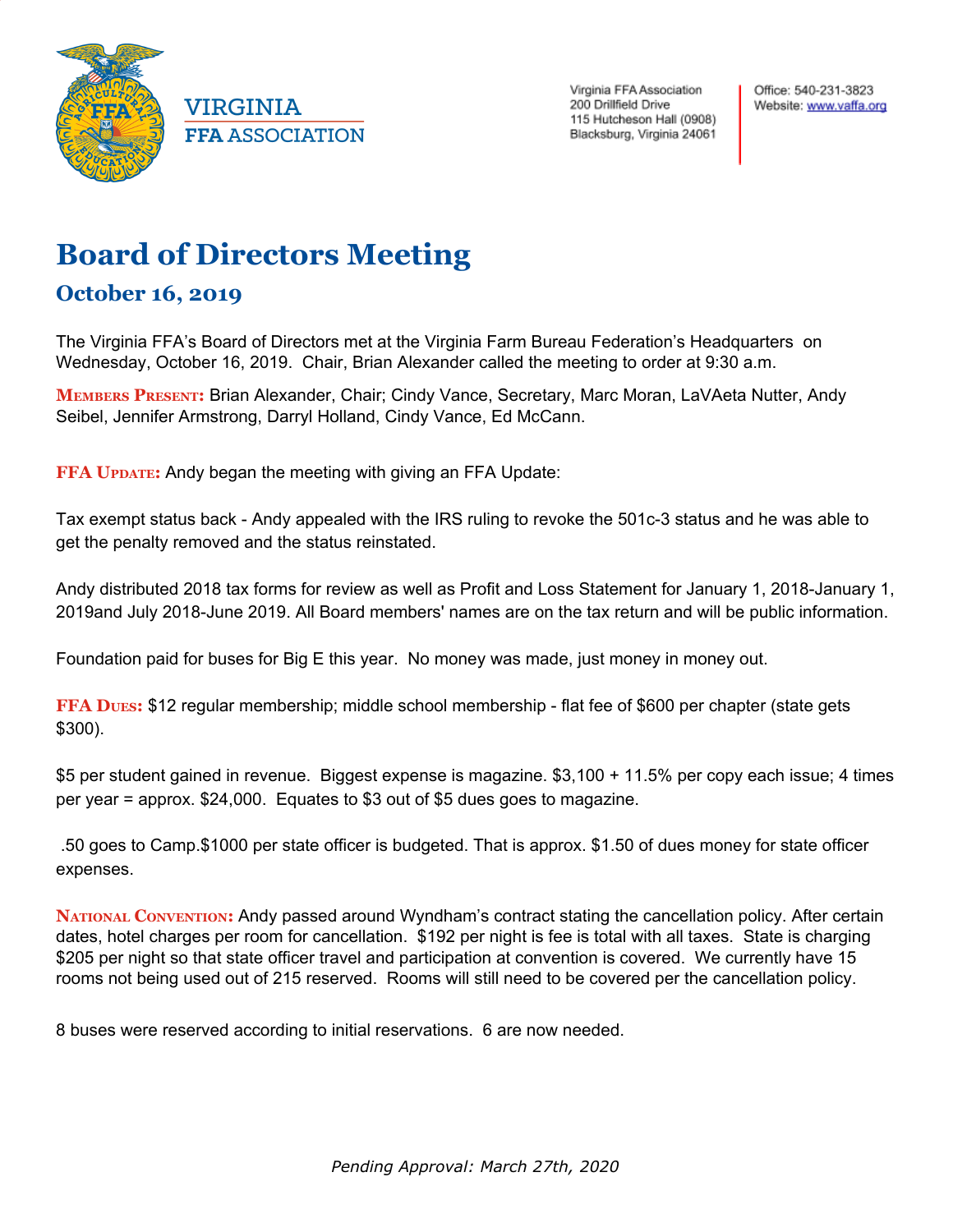**STATE CONVENTION:** \$85 per student for convention fee = \$85,000. Fee includes plaques (\$25 per student) lighting/sound (\$35 per student). That leaves \$25 to help fund activities throughout the year (i.e. State Fair)

**OUTSTANDING CHAPTER DEBT: \$206,000 is currently outstanding; primarily for National Convention, and Big E** hotels, a few chapters still owe for the State Convention.

**STATE STAFF FUNDING:** previously \$200,000 had been with VDACS and was in VA State Code. Stability is needed and more funding. Exec. Sec. position is a year to year position with no guarantee for next year. In the future, we need to look for additional support with more of a guarantee for employment. Possibly seek input and collaboration with VAAE and Extension so that we could have a "permanent position" for the program.

**SAES:** Farm Bureau is lobbying and supporting that SAEs to be considered part of Work Based Learning. SAEs are no longer recognized by DOE as work based learning nor do SAEs fit into the reporting categories that DOE has adopted . We need to garner support from groups in order to have SAE recognized as WBL in DOE. WBL could be justification for 12 month contracts as students need to be supervised in growing season (summer months.) We will seek assistance from VAAE in this effort and we all need to help with this lobbying effort.

**LEGACY FUNDS:** 5%-10% is what is made from activities. Money was invested and interest was used to support Legacy Fund. Money is still there. Board needs to decide if we need to continue investing money or name a Legacy to support for the year.

*Andy took questions from the Board about finances.*

**STATE FAIR:** Largest participation yet. How can we help with costs? Charge fee? Sponsorships? This year VA FFA spent approx. \$8,000. Jennifer will see if the Foundation Board can potentially get sponsorship for the future.

Determining the awards back to students/chapters is cumbersome as they are different for each competition. Can we become consistent among all contests?

Board agreed to have Andy come up with uniform awards throughout contests.

Hort Demo - Propose change for 5 stations per each area of contest. 5 winners then divide scholarship among five. Board was in favor that we move forward with that change.

National Hort Demo requires age of 14 in order to advance. Allow junior teams to participate but not be eligible to go on for National Jr. Hort Demo competition.

**CHAPTER CHARTERS:** Some states have implemented regulations that require participation or membership in order to keep charter. Some schools have chapters that do not pay dues; not all teachers attend teacher's